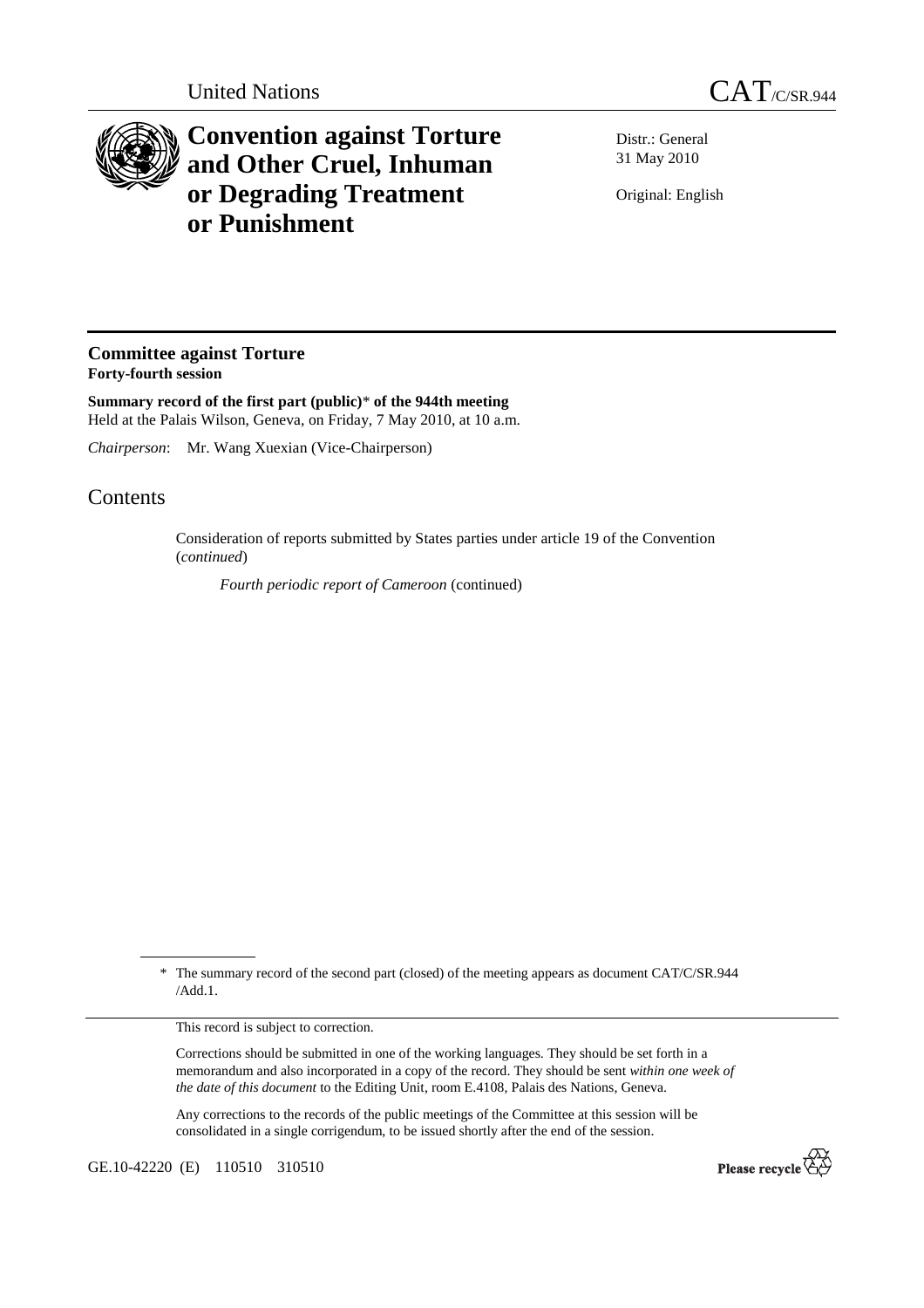*In the absence of Mr. Grossman, Mr. Wang Xuexian (Vice-Chairperson) took the Chair.* 

*The meeting was called to order at 10 a.m.* 

 **Consideration of reports submitted by States parties under article 19 of the Convention** (*continued*)

*Fourth periodic report of Cameroon* (continued) (CAT/C/CMR/4; CAT/C/CMR/Q/4 and Add.1)

1. *At the invitation of the Chairperson, the members of the delegation of Cameroon resumed their places at the Committee table.* 

2. **Mr. Nkou** (Cameroon) said that he wished to convey to the Committee the greetings of the President of Cameroon, Mr. Paul Biya. Various members of his delegation would reply to the questions raised by the Committee.

3. **Mr. Mayang** (Cameroon), replying to a question asked by Ms. Sveaass, said that his Government was currently considering ratifying the Optional Protocol to the Convention.

4. The Committee had asked about the apparent gap between the law and its implementation. His Government was taking all appropriate measures to implement the human rights standards enshrined in the international instruments ratified by Cameroon, inter alia, through capacity-building activities.

5. No specific law prohibited female genital mutilation, but legislation on that matter was envisaged as part of the reform of the Criminal Code.

6. There was no gender-based discrimination in the area of access to justice. A new law on legal assistance had been enacted in late 2009 with a view to facilitating access to justice for members of the most vulnerable groups.

7. His Government was carrying out awareness-raising activities focusing on women in order to inform them of their rights, and to combat domestic violence and other harmful customary practices.

8. There had been extensive legislative activity in the field of human rights, and the Government had taken a series of measures to raise awareness of new legislation and its implementation.

9. In reply to the question raised by Mr. Gaye about the apparent contradiction between article 37 and article 116 of the Code of Criminal Procedure, he said that in fact the two articles were not in conflict. Article 37 contained general provisions concerning the rights of persons under arrest, while article 116 established the protections afforded to suspects at the start of a pretrial investigation. Articles 122 and 132 established further protections concerning the treatment of suspects.

10. **Ms. Belmir** had expressed concern that article 32 of the Code of Criminal Procedure seemed to encourage the practice of torture. That article, which related to holding offenders in custody in order to establish their identity, was in fact clear and unambiguous concerning the prohibition of torture.

11. **The Chairperson** had asked for clarification concerning article 31 of the Code of Criminal Procedure. Arrests made in flagrante delicto cases by law enforcement officials or citizens were acts of good citizenship performed to assist a person in danger or stop an offender from escaping. Those were exceptional, often dangerous, situations in which it was not always possible to identify oneself or to inform the miscreant of the reasons for his arrest.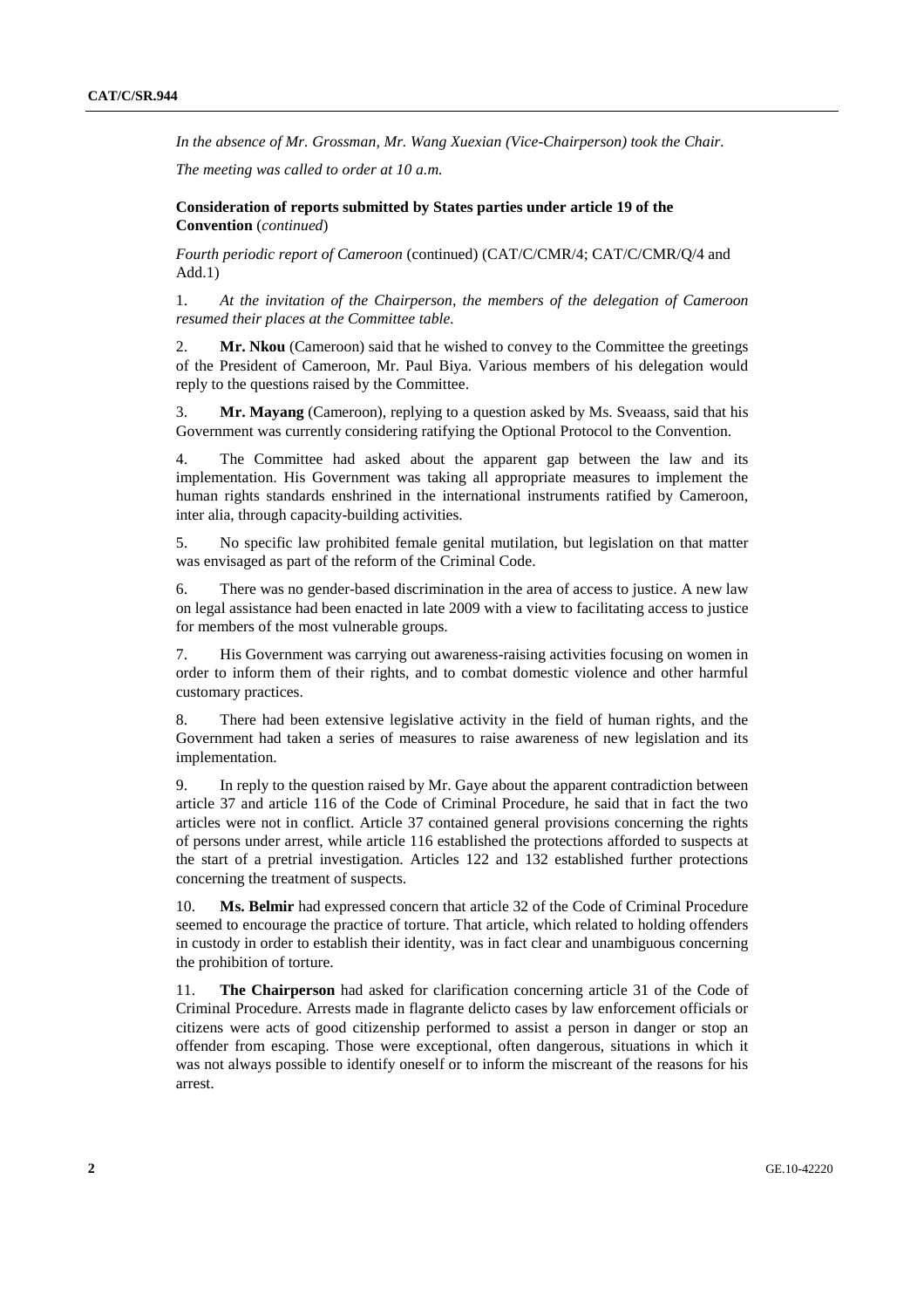12. No statistics were available concerning implementation of article 315 of the Code of Criminal Procedure relating to the inadmissibility of evidence obtained through torture. That was not because the article had not been invoked but rather because computerization of the justice system was still in its early stages and accessing court decisions was not easy.

13. **Mr. Gaye** had asked whether the law on states of emergency still existed. The law was still on the statute books, but no state of emergency was currently in force.

14. He requested the Committee to provide further information on the case it had mentioned regarding the former police officer who had been sentenced to 15 years in prison.

15. **Ms. Banaken** (Cameroon) said that Act No. 2005/006 of 27 July 2005 concerning the status of refugees guaranteed non-nationals most of the rights enjoyed by Cameroonian citizens. The Government actively informed refugees of their rights.

16. No specific legislation on the protection of Pygmies was envisaged. Pygmies enjoyed the same rights as other citizens. However, the Ministry of Social Affairs and the Ministry of Forests and Wildlife had implemented a development plan aimed at improving the lives of Pygmies and local population groups through community-based environmental management initiatives. The plan also sought to preserve the identity and promote the cultural values of those groups.

17. **Mr. Nkou** (Cameroon) said that the United Nations High Commissioner for Refugees, Mr. António Guterres, had recently visited Cameroon. On his return to Geneva, he had met with the Ambassadors of the African Group and urged them to take Cameroon's treatment of refugees as a model.

18. **Mr. Mayang** (Cameroon), referring to the question raised by Ms. Sveaass concerning the meaning of the expression "positive cooperation of the prison authorities", said that his delegation had not found the phrase in its report and asked for further details.

19. **Mr. Banda** (Cameroon) said that the National Commission on Human Rights and Freedoms, in accordance with the Paris Principles, submitted reports and recommendations to competent authorities following visits it had carried out. The Commission followed up on those reports and encouraged the bodies concerned to implement its recommendations. It was clear that State bodies had taken steps to do so, although it would take time for its recommendations to be fully implemented, particularly in the area of prison administration. The Commission urged relevant authorities to acknowledge human rights violations when they occurred and to explain clearly how they intended to redress those violations.

20. The Commission was made up of 30 members from various backgrounds. They were persons of proven integrity and were selected by members of the professional bodies to which they belonged, such as the Bar Association and the Medical Council. However, members of the Commission were not elected to defend the interests of their own professional bodies, but to promote and protect human rights.

21. **Mr. Mayang** (Cameroon) said that mechanisms for monitoring prison conditions existed. In addition to unannounced visits, inspections were carried out once every three months at the initiative of public prosecutors or the Inspector-General of Prisons and reports were submitted to the Ministry of Justice. Furthermore, accredited civil society organizations were authorized to carry out prison inspections.

22. In accordance with the Code of Criminal Procedure, police custody registers or prison registers were kept in all places of detention. Since the 2008 budget year, 10 million CFA francs had been allocated to the prison service for the purchase of record-keeping materials for prisons (e.g. release registers, indexed data sheets, release files).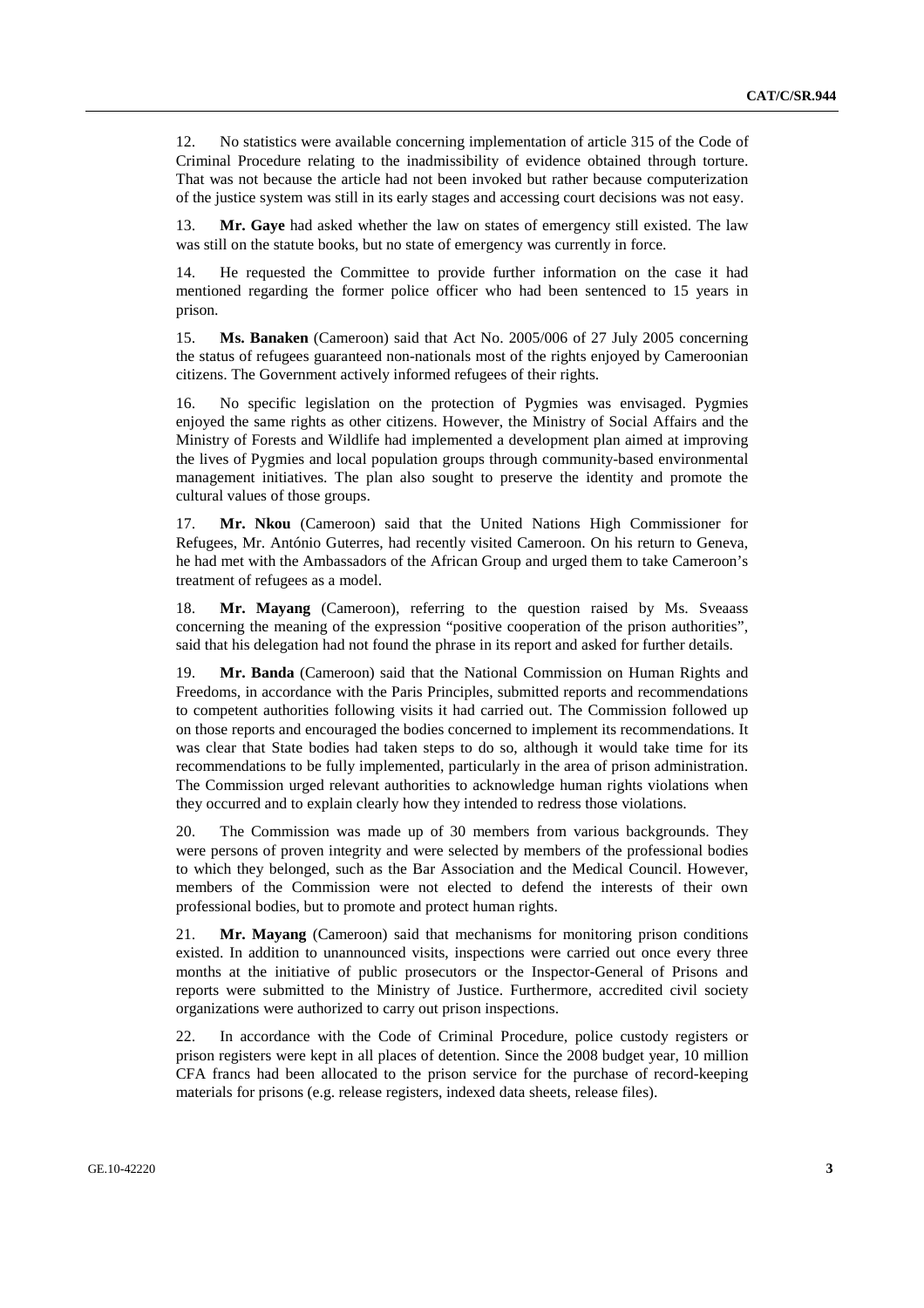23. Pretrial detention was regulated by the Code of Criminal Procedure (arts. 218 to 221). The period of detention began following the issue of a detention order and ended when a judge ordered release. The duration of pretrial detention was fixed by the judge in the order and could not exceed six months. However, it could be extended by means of a reasoned order for a maximum period of 12 months in the case of serious offences and 6 months in the case of ordinary offences. There were provisions for judicial appeal against such decisions. However, in flagrante delicto cases in which the order was issued by the State Prosecutor, the duration of detention was fixed not by the Code but by a judge, and could be challenged by the detainee before the judge.

24. In December 2009, the prison population had stood at 23,196, a large number of whom were being held in pretrial detention. The prison population was growing owing to a combination of factors, such as the general population explosion, growth in urban crime, and inadequate material and human resources.

25. The use of chains in prisons was a disciplinary measure and was not intended as an affront to human dignity. Given the lack of high-security facilities, dangerous prisoners were generally held along with other prisoners and it was for that reason that chains were used as a way of isolating them. As part of prison reform, new high-security facilities would be built to accommodate such prisoners.

26. The Code of Criminal Procedure affirmed the exceptional nature of detention. That principle was further strengthened in the case of the detention of minors, which was governed by both the Criminal Code and the Code of Criminal Procedure. Legislation provided for minors to be held in special centres or, failing that, separate from adult prisoners. The small number of minors being held in detention, the physical layout of some prisons and inadequate human resources meant that it was not always possible to comply fully with all legal requirements concerning detainees in general and minors in particular. However, that situation was exceptional and there were only two prisons in which minors were not separated from adult prisoners. The Government was working to rectify the situation. With the support of the European Union, separate quarters for minors had been built in Douala and Bafoussam prisons, and Youandé prison had been renovated. In both living quarters for minors in prisons and rehabilitation centres, health care, education, food and leisure activities were provided. Specialist staff of the Ministry of Social Affairs worked with detainees to facilitate their social integration following release.

27. Conditions in the 74 prisons now in operation had been steadily improving since 2007, thanks to the budget appropriations made for the purpose and to the Programme for the Improvement of Conditions of Detention and Respect for Human Rights, now in its second phase. An infirmary had been built in Yaoundé central prison, and nine other prisons would also be provided with one. Daily food rations per person were now budgeted at 215 CFA francs, and it was planned to increase that amount to 500 CFA francs. Six new prisons were under construction. Further improvements in prison conditions would be financed through the Multilateral Debt Relief Initiative. The computerization of data on prisons, funded by the Commonwealth, would make it possible to fill information gaps in the prison system, notably as regards overcrowding. The Government was also in the process of reforming prison administration to render it more humane and protective of human dignity, while enabling prisoners to exercise their rights. Special attention was to be given to women prisoners, and prison staff would be trained to provide for their needs. The number of deaths in custody had fallen since 2008. Most of the deaths were due to sickness, but enquiries were always made if natural causes could not be established.

28. One solution to the problem of overcrowding was to transfer prisoners from one facility to another, but the disadvantage of so doing was that a transferred prisoner would be deprived of the support of his relatives. Preference was therefore given to the construction of new prisons and the refurbishment of existing ones.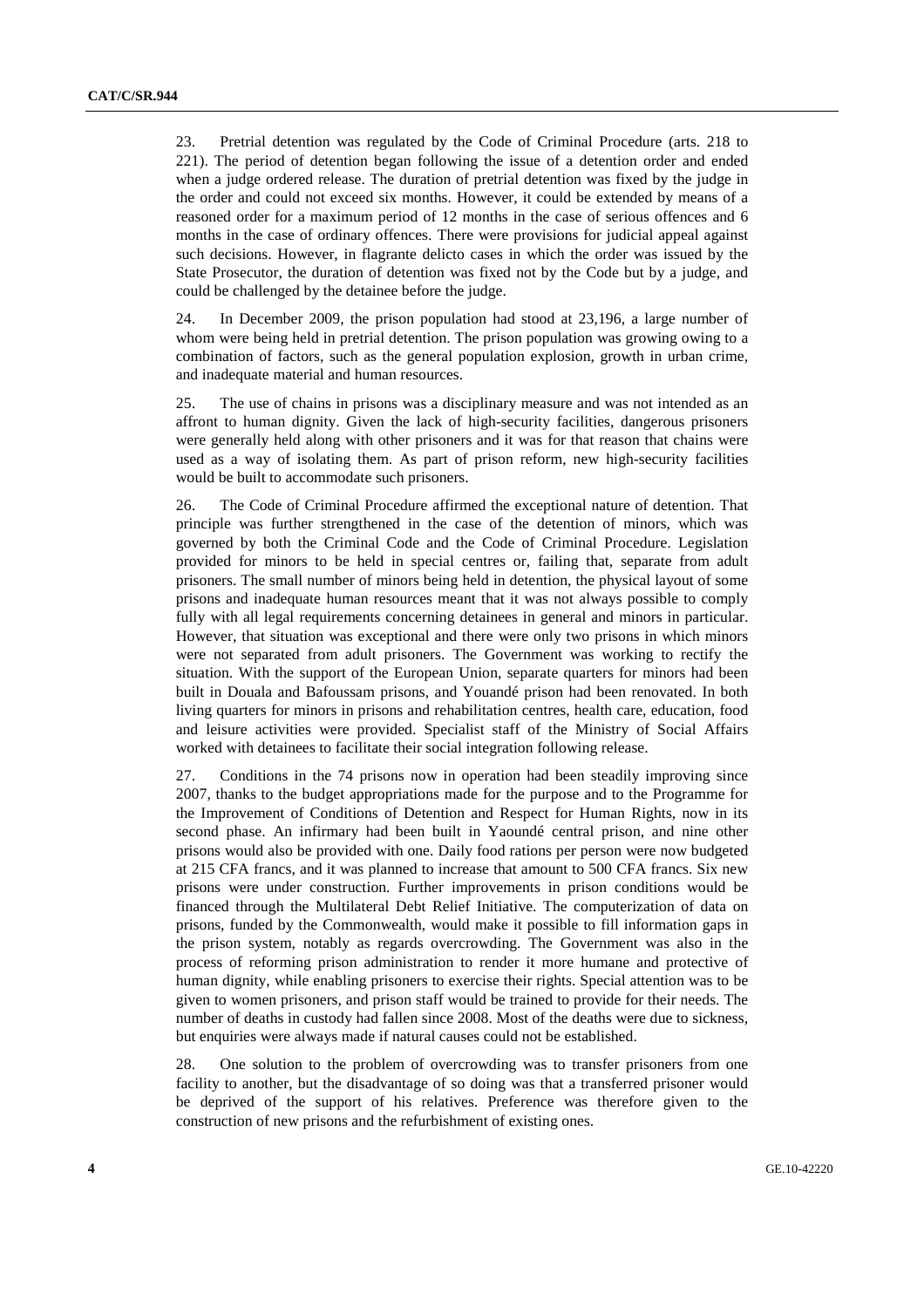29. A question had been asked about special penal provision for traditional chiefs. There were no private prisons in Cameroon, and illegal arrests would be subject to prosecution. The only traditional practices which were tolerated were those that took place within the law. Another question related to a supposed "shoot to kill" policy at New Bell prison. Two mass escapes had been attempted by prisoners at Yoko and New Bell, in June 2007 and June 2008 respectively. Firearms had been used to quell the attempts, but only in selfdefence and without the intention of killing anyone. No injuries had resulted.

30. Concerning the right of detainees to be informed of their right of access to a lawyer and doctor and to have contact with their families, he said that the Code of Criminal Procedure required the judicial police to give that information from the outset of the pretrial investigation of an offence.

31. Criminal sanctions, imposed by independent judges, were applicable to police officers who practised torture or caused bodily harm. The Garoua military court was investigating the death of Mr. Oumarou following the intervention of the Rapid Response Battalion in Salack. As to the deaths of the "Bepanda 9" youths, the gendarmerie officers involved had denied inflicting on them any form of torture or inhuman or degrading treatment. No charges of murder had been laid against them because the youths' bodies had not been found, and the charges upheld were for dereliction of duty.

32. Although there was no specific offence of cruel, inhuman or degrading treatment, criminal acts of that nature were prosecuted. It had been asked how an order from a superior officer to commit acts of torture could be challenged. The mandate of the so-called "*Police des polices*", the special police oversight division, extended to administrative and judicial inquiries of any kind, including those relating to torture and ill-treatment, and therefore provided a means of challenging such an order.

33. Several questions had been asked about the country's institutions. The length of the terms of office of members of the Constitutional Council and whether they could be renewed were questions under consideration by the Government. As to the independence of the "*Police des polices*", although a part of the Department of National Security, it was in fact independent of the Department in exercising its powers of inspection. Complaints of abuse of authority were dealt with by the administrative tribunals. The Minister of Justice could, however, order a stay of proceedings if law and order were threatened.

34. Immediate release from detention and habeas corpus were one and the same, and could be ordered by a court or a judge if the arrest had been unlawful or if the prescribed procedures had not been followed. The Code of Criminal Procedure provided for compensation in such cases. Military court judges were independent in spite of being appointed by the Minister of Defence.

35. Since they had yet to be computerized, statistics were not available for persons held in police custody. It was correct that police officers suspended from duty for an offence could resume contact with detainees, since it was assumed that the suspension would have had a deterrent effect.

36. **Ms. Banaken** (Cameroon), answering the questions put by the Committee concerning refugees, asylum, extradition and non-refoulement, said that refoulement of individuals deemed by a State to be undesirable was a sovereign act of the State. It was not done arbitrarily or in disregard of human rights.

37. **Mr. Banda** (Cameroon), Chairman of the National Commission on Human Rights and Freedoms, replied to the questions about the implementation of the Istanbul Protocol and the training of medical personnel. Medical and paramedical staff, and prison officers, were trained to detect the physiological and psychological signs of torture, and received additional training in foreign universities. A person who claimed he had been tortured could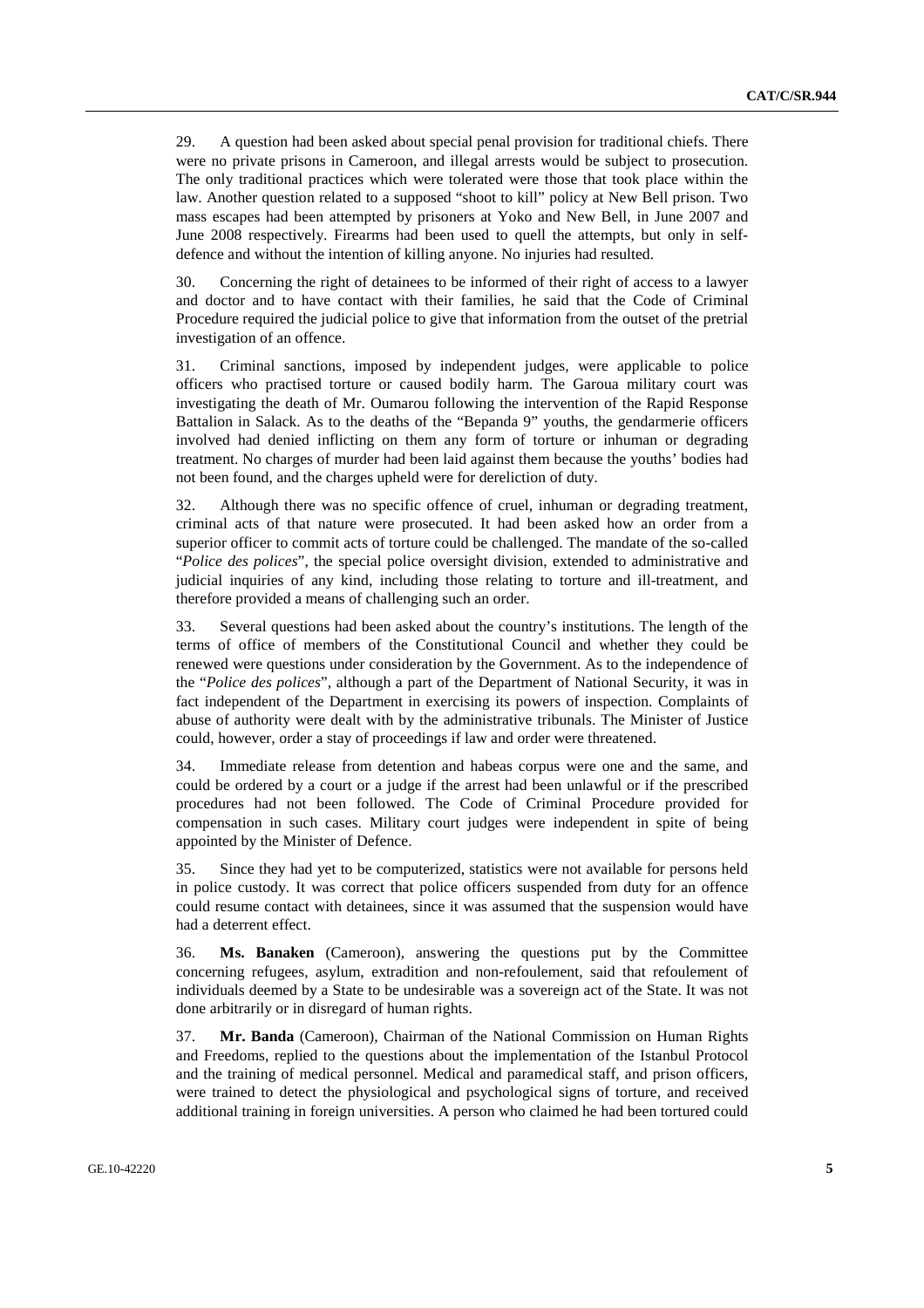ask for an independent expert opinion from a doctor of his or her choice. The Istanbul Protocol was available for consultation. In addition, the Government was intending to strengthen medical capacity in that area and was seeking international cooperation for the purpose.

38. **Mr. Nkou** (Cameroon), commenting on allegations of harassment of journalists, said that his country had around 600 newspapers and magazines, 100 radio stations and over 500 television retransmission companies, as well as digital media, private publishing houses and press associations. The Government subsidized private radio and television broadcasting companies and had abolished censorship as an administrative measure. However, press offences were punishable under the law, the aim being to promote responsible conduct by journalists and to protect law and order and the rights of other citizens. A number of journalists had been imprisoned for offences such as blackmail, fraud, extortion and the publication of falsehoods. Many journalists lacked professional training, and the Government was seeking international assistance in providing an appropriate form of training for them.

39. The Government was prepared to pay compensation to Mr. Philip Afuson Njaru, following the decision in his favour by the Human Rights Committee, but was unable to make contact with him at present because he had apparently gone abroad and applied for asylum in his country of destination.

40. As to Mr. Ngota Ngota, former editor of the *Cameroon Express,* who had been placed in pretrial detention in Kondengui prison in Yaoundé in March 2010 following his arrest on a number of charges, he and his two accomplices had had a medical examination on arrival at the prison. The examination of Mr. Ngota had confirmed his own statement that he suffered from hypertension and a lingual hernia. He had also tested positive for HIV/AIDS. He had received treatment for his existing conditions and had subsequently been admitted to the prison infirmary suffering from a high fever and a skin rash. His condition had deteriorated further in spite of receiving appropriate medical care and, according to the prison doctor, his death on the night of 21–22 April had been due to an opportunistic infection linked to his state of severe immunodeficiency. An inquiry had nevertheless been ordered by the President, and his family and journalist colleagues had been invited to attend. The findings of the inquiry would be made public.

41. Concerning the events of February 2008 and the questions asked about them, the official report on the investigation did not mention any instance of torture. The deaths and injuries that had occurred had resulted from clashes between the demonstrators and police officers acting in self-defence. The demonstrations had been organized because of the general increase in the cost of living, and price increases for food and petrol in particular. Proceedings were still pending in two cases arising from the incidents, and those charged remained in detention while the investigation was being carried out. It would not be appropriate to establish a truth and reconciliation commission to look into the events since they had lasted only three days.

42. With regard to the protection of children, the annual children's parliament provided a forum in which children's concerns could be expressed and listened to by the Government. But it was not expected to solve all their problems.

43. The Government normally contributed to the United Nations Voluntary Fund for Victims of Torture and would resume doing so once the budgetary situation had improved. Concerning amounts of compensation paid to torture victims in Cameroon, Mr. Ayissi Messi had obtained a court order against the Department of National Security for the payment of 2,425,000 CFA francs, and Mr. Albert Mukong had been awarded 100 million CFA francs on the basis of the conclusions of the Human Rights Committee.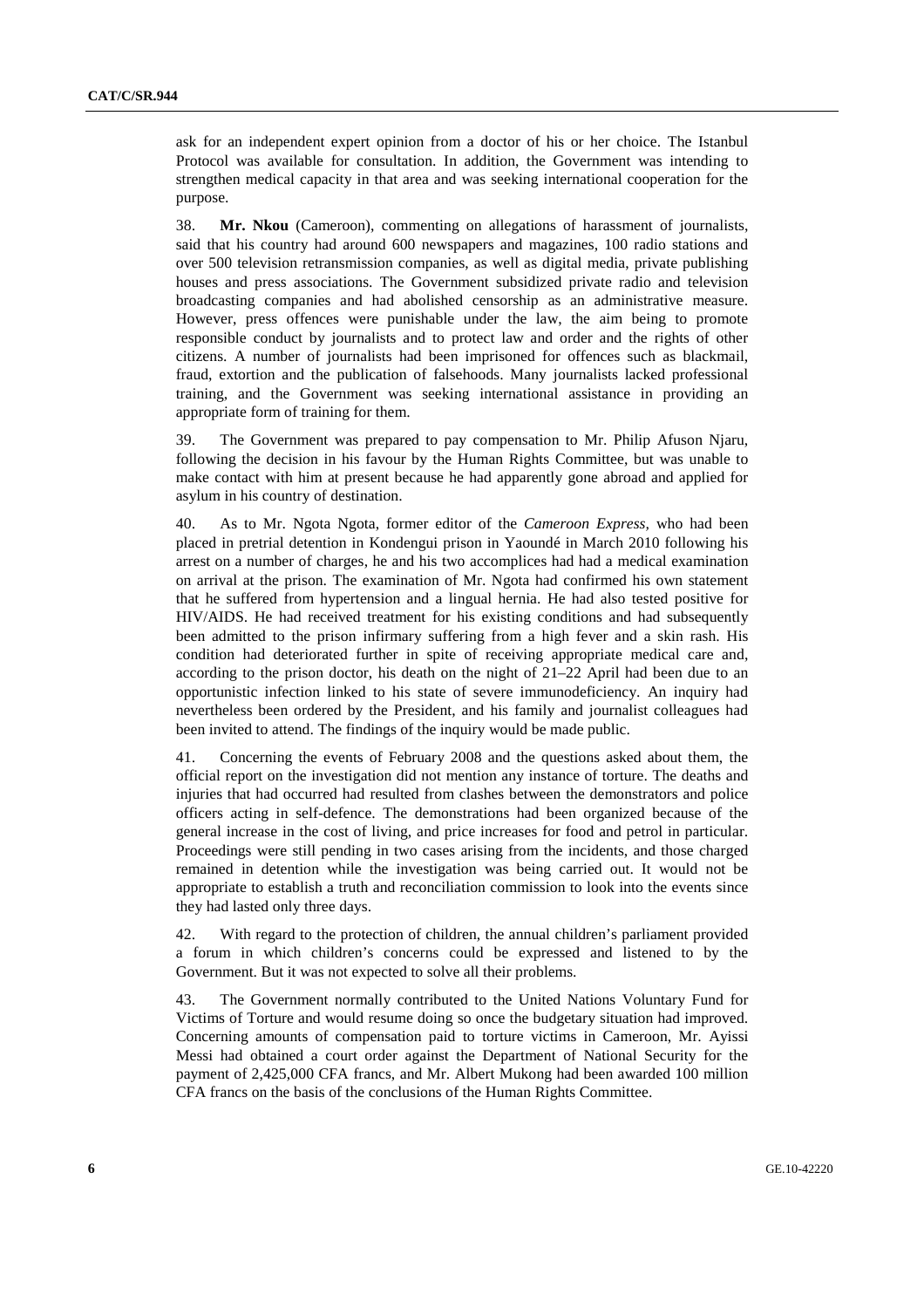44. **Ms. Banaken** (Cameroon), answering the question about marriages between women rape victims and their attackers, said no figures were available; although the law permitted such marriages, intending spouses were not required to state their reasons for marrying.

45. **Mr. Nkou** (Cameroon) emphasized the concern of his Government to protect human rights and to combat impunity. In that light, he would be glad to receive further specific information from the Committee about the cases of disappearance mentioned, such as that of Mr. Jacques Tiwa.

46. **The Chairperson** observed that the delegation's comprehensive responses had certainly helped the Committee to better understand the situation with regard to the implementation of the Convention in Cameroon. He invited the members of the Committee, particularly the rapporteurs, to seek further clarifications as needed.

47. **Ms. Sveaass**, First Country Rapporteur, said that the Committee had been impressed with the delegation's willingness to give responses to all the questions asked, as well as its readiness to seek advice.

48. Turning to the issue of rape and marriage, she thought that a truly important step in combating traditional ways of keeping women subordinate would be to eliminate impunity for rape. Consequently, there should not be any provision whereby marriage to the victim enabled the rapist to escape punishment for his crime.

49. It was regrettable that the State party did not have any specific measures to combat female genital mutilation. She hoped that the various legal measures in place to combat violence against women and children could be expanded to incorporate a prohibition against female genital mutilation.

50. She stressed the importance of access to justice for women, which was a key indicator of a State's commitment to human rights.

51. While acknowledging the State party's difficulty in obtaining statistics, she wished to know how many complaints of ill-treatment had been received and how much paid in compensation, particularly in cases of violation of the principle of habeas corpus, which the delegation had described as a fundamental right in Cameroon.

52. If there were allegations of impunity, the best way of dealing with them was to have good independent investigations in order to be able to demonstrate that the allegations were unfounded or, if they were not, that the offenders were being punished and the victims compensated.

53. The Committee was particularly concerned about the imprisoned journalists, given the allegations from Reporters Without Borders. The Committee had been informed that some journalists had been detained not for ordinary offences, but because they had published allegations that were difficult for the State party to respond to. Full investigations and follow-up would make such allegations redundant. She wondered if the National Commission on Human Rights and Freedoms had taken any steps to ensure open and transparent investigations into the fate of the journalists.

54. In that context, all medical and forensic information was important. Even if an HIVpositive person had committed a crime, he still had the right to be protected and to receive medical care.

55. She referred to three reported cases of police brutality and assault, which seemed to be serious but had attracted only a penalty of a suspension from duty for three months. She sought further clarification.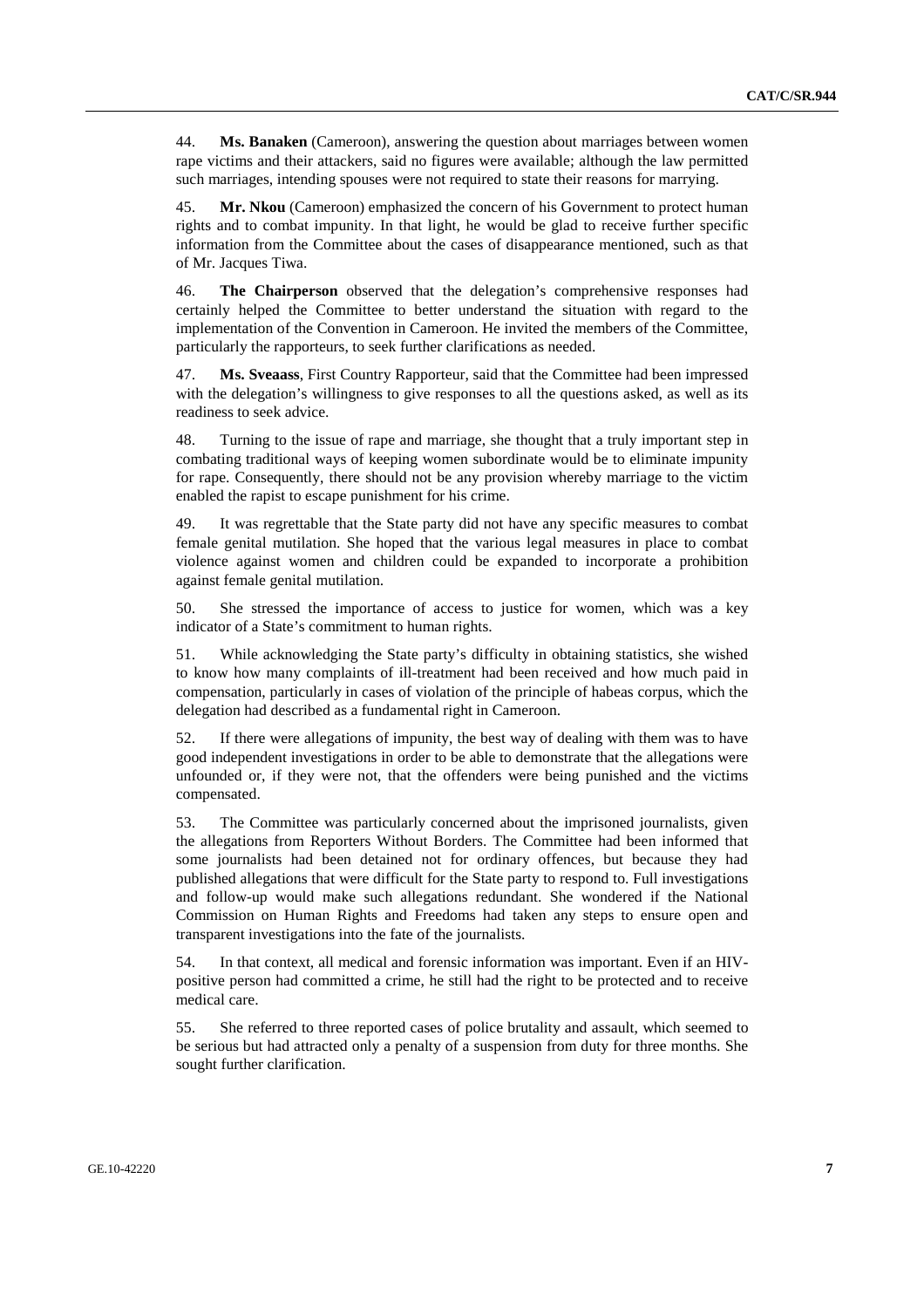56. Turning to the situation of human rights defenders, she suggested that the claims of harassment against them could advantageously be investigated by inviting the Special Rapporteur on human rights defenders to visit the country.

57. **Mr. Gaye**, Second Country Rapporteur, said that he agreed with Ms. Sveaass' positive assessment of the report and written replies. Indeed, most of his concerns had been allayed, at least tentatively, although clearly there was still follow-up work to be done. Meanwhile, he wished to refer to a few specific points.

58. He had understood that the law on the state of emergency had been repealed, but had now learned that it was still in force. He had raised the issue earlier because it was provided in that law that a person could be ordered by the administrative authority — not the judicial authority — to be held in custody for a period of two months, which was renewable. That seemed long as a period for custody, and he was concerned that it could be an opportunity for law enforcement officials to torture detainees. It might be advisable to state explicitly the guarantees established by the law for such people.

59. With regard to the police commander who had been sentenced to 15 years in prison for the extrajudicial execution of seven people, the point of his question had been to know what were the normal penalties for murders such as those executions, so that the Committee could compare them with the sentence actually received.

60. The power of the Minister of Justice to suspend judicial procedures if continuing them represented a risk of public disorder was a phenomenon with which he was familiar from other countries. But he felt that that power should not be solely at the discretion of the Minister: it should be under some form of control or oversight.

61. With reference to the privileges of traditional chiefs, he noted the assurances given as to the equality of all citizens before the law, and the applicability of the criminal law to the chiefs also, but the Committee had received so much information suggesting that that was not the case that he suggested that there was a need for follow-up and to ascertain whether in reality those chiefs were subject to the law.

62. Recalling his earlier questions, he said that he had been astonished to read, in the written replies to the list of issues, under the reference to article 137 of the Code of Criminal Procedure, that in the course of monitoring prisons the public prosecutor had ordered the release of detainees in possession of a writ of habeas corpus. If a detainee had a writ of habeas corpus, the authorities in charge of the place of detention were obliged to release him or her immediately; he did not understand why the public prosecutor had had to order their release.

63. **Mr. Bruni**, referring to the description of the five provincial committees in paragraph 114 (g) of the report, pointed out that if their function was "to help communities with torture victims", then their role was not strictly one of "torture prevention", as the paragraph said, but of assisting with the consequences of torture after it had taken place. As that paragraph thereby indicated that there were members of the population who were victims of torture, he asked who they were.

64. Paragraph 91 of the report said that the order of a superior officer or a public authority could not be invoked as a justification of torture. That was a good principle, but he wished to know in practical terms what mechanism was available to allow a refusal to carry out, and possibly also report, an order to engage in conduct tantamount to torture.

65. He noted the reference in the report to a programme to improve detention conditions, drawn up with the European Development Fund and due to be completed by the end of 2010. As the State party had said that there was a budgetary shortfall, he wished to know how far the project had actually progressed and what had been the obstacles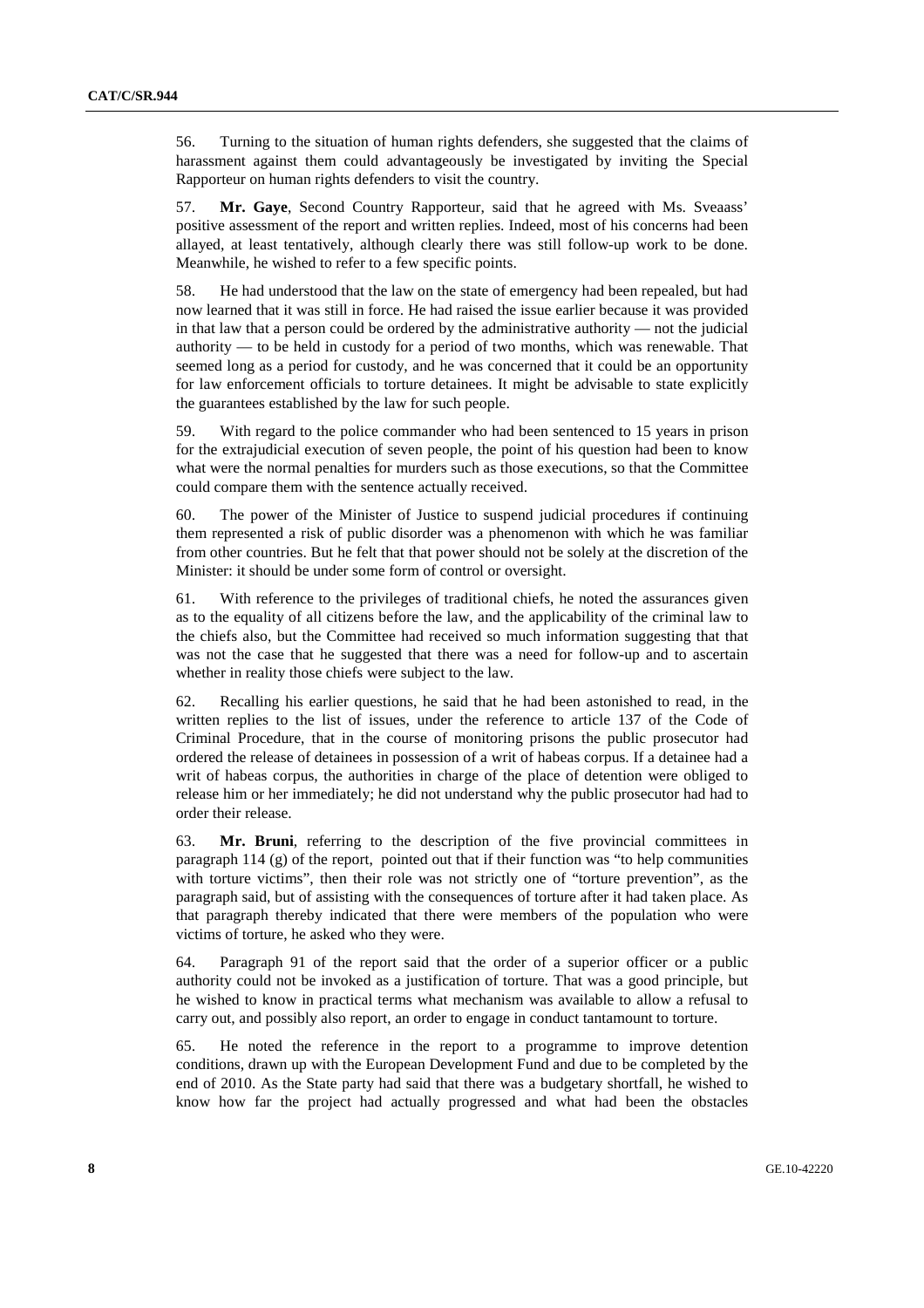impeding implementation of the plan, which was now approaching its scheduled date of completion.

66. **Ms. Belmir** said she was concerned about the chaining of prisoners. The State party had said that the practice was not an affront to human dignity, but she disagreed. She urged the State party to find an alternative to chaining, which should be reserved for animals.

67. An investigation into the events of 2008 had found that law enforcement officials had not committed offences. That was all well and good, but she did not agree that there was no need for a truth and reconciliation commission, which the delegation had said was utilized in other countries only for longer-lasting events. However, there had been several examples of troubles lasting only two or three days, after which a truth and reconciliation commission had indeed been set up. An administrative inquiry into the events, resulting in closure, would not be sufficient.

68. She noted that juveniles were sometimes held in the same place of detention as adults owing to lack of space. That was a matter of concern, and she hoped that efforts would in future be made to separate them.

69. **Mr. Mariño Menéndez** sought more information about a development plan for the Pygmy people, to which reference had been made. The Pygmy people could be considered the country's indigenous population, in the sense of having been on the territory before the present population arrived. He suggested that ILO Convention No. 169 could create a useful framework for their protection.

70. Drawing a parallel with the situation referred to by Mr. Bruni, where the Minister of Justice was empowered to suspend legal proceedings, he said that evidently a similar possibility existed under military law, as the delegation had described, whereby the government commissioner could halt military legal proceedings on instructions from the minister responsible for military justice. He found that an extraordinary invasion of the executive into the realm of authority of the judiciary, one which seemed to call into question some of the fundamental issues of the rule of law. He asked for more information on that question, in particular whether there was any oversight of the minister's decision, so as to avoid giving an impression of arbitrariness.

71. He also asked to what extent Cameroon participated in the African system for the protection of human rights, and if the African Commission on Human and People's Rights had had occasion to act on cases involving Cameroon.

72. **The Chairperson** invited the delegation to respond to the questions asked or to do so in writing by the beginning of the following week.

73. **Mr. Nkou** (Cameroon) said that most of the information would be sent in writing, but answers to some particularly pressing questions could be given straight away.

74. Rape was an extremely sensitive issue. As the victims were usually unwilling to admit that they had been raped, it was difficult to institute criminal proceedings, although rapists were liable to severe penalties under Cameroonian law.

75. Female genital mutilation was a very rare phenomenon in Cameroon and measures had been taken to prevent it. It was found mostly among the displaced or refugee population.

76. Women's access to justice was being enhanced through their access to education. More and more girls were attending primary and secondary school and university, and they were determined to defend their rights.

77. Events similar to those that had occurred in Cameroon in 2008 had also occurred elsewhere on account of the economic crisis, which had led to higher prices for basic